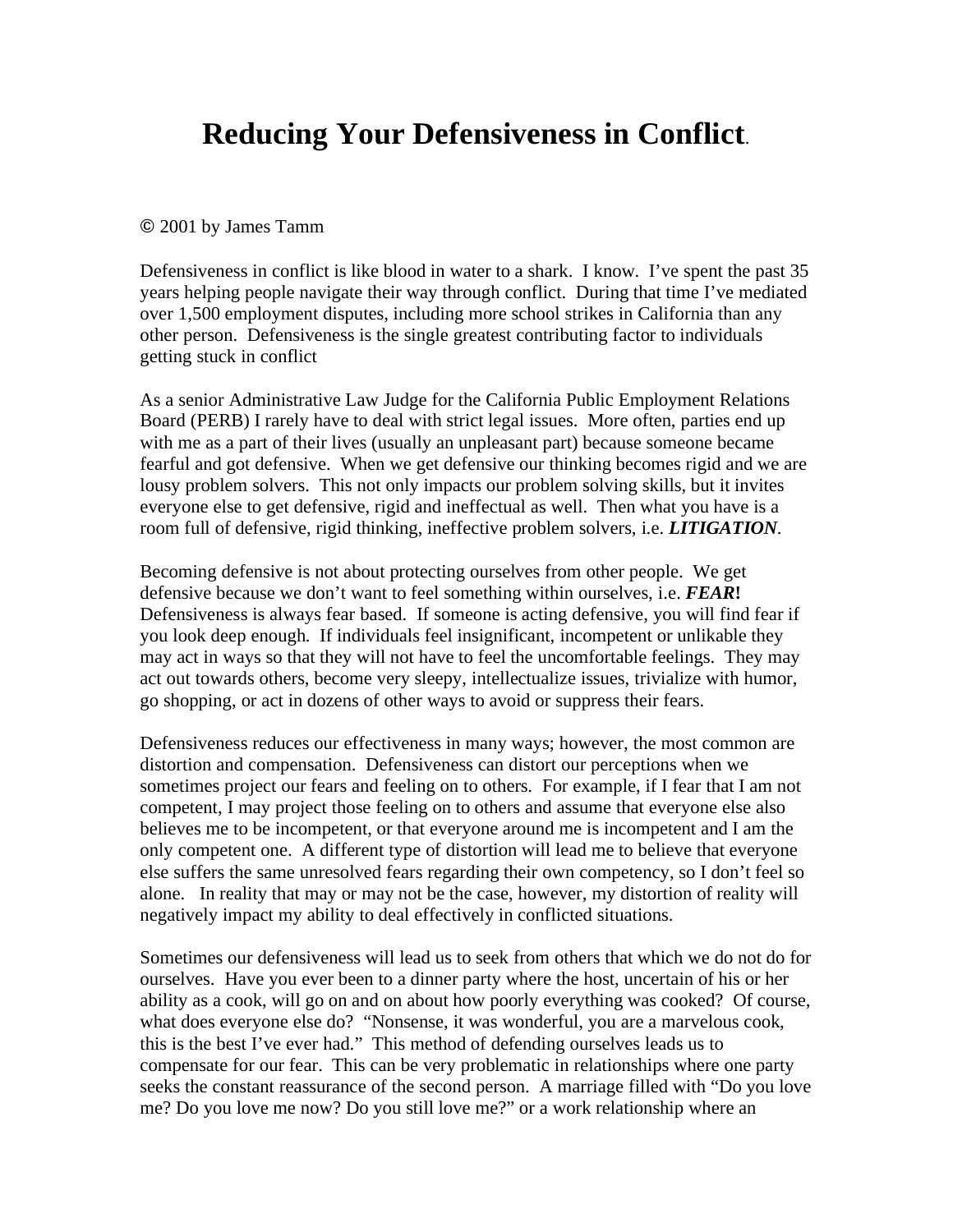employee needs constant praise from the boss, will become tiresome. The relief offered by the constant assurance is only temporary because it does not deal with the real underlying fear. Therefore the need is insatiable.

We all have defenses. We learned them primarily as children when we didn't have the skills, power, or available choices that we have as adults. Our chosen defense systems were our shelters. They protected us from feeling powerless and fearful. If our parents were fighting perhaps we would learn to cope with our fear by tuning out the fight. If that didn't work maybe the best defense was to become numb to our feelings. These may be the most effective strategies available to a child. If we use the same strategies as an adult, however, we become poor listeners, or we don't allow ourselves a full range of emotions. We may not feel as much pain but we also don't feel joy or love or a real sense of aliveness*. At that point it isn't so much that we have defenses, it's that the defenses have us.* Individuals whose behavior is dominated by their defensiveness are at a critical disadvantage when they get into conflicted situations, not only because they distort reality, but also because much of their energy goes to self-preservation rather than effective problem solving.

Fortunately it doesn't have to be that way. In the late 1980s the California PERB teamed up with the Hewlett and Stuart Foundations to design and provide intensive training to some of the most conflicted employment relationships in California. This pilot program combined interest-based collaborative problem-solving training along with relationship and trust building skills. The pioneering program was by far one of the most progressive governmental interventions seen within the State of California, if not the entire United States. The results were beyond our wildest dreams.

Two studies documented the success of the approach. The first was conducted by the University of California, Berkeley, Institute of Industrial Relations, and was published in 1991. It confirmed that transformations from ineffective, adversarial working relationships into effective, trusting relationships were the norm rather than the exception.

- Prior to the training 70% of participants characterized their working relationship as adversarial. After the program less than 1% said it was adversarial.
- Prior to the training 57% said their working relationship was unproductive. After the training 87% felt their working relationship was productive.
- Prior to the workshop, "a lack of mutual understanding" was the most cited characteristic of the relationships. After the training, "effective communication" became the most cited characteristic.
- Significant improvements were experienced in resolving conflict and managing differences, with 89% of the participants reporting more effectiveness in this area after the training.
- The study also concluded that the results were not a momentary "honeymoon" response, but were long term-gains.

Equally dramatic was a 1993 study of conflict resolution among 94 groups participating in the training over a three-year period. The research studied records of the California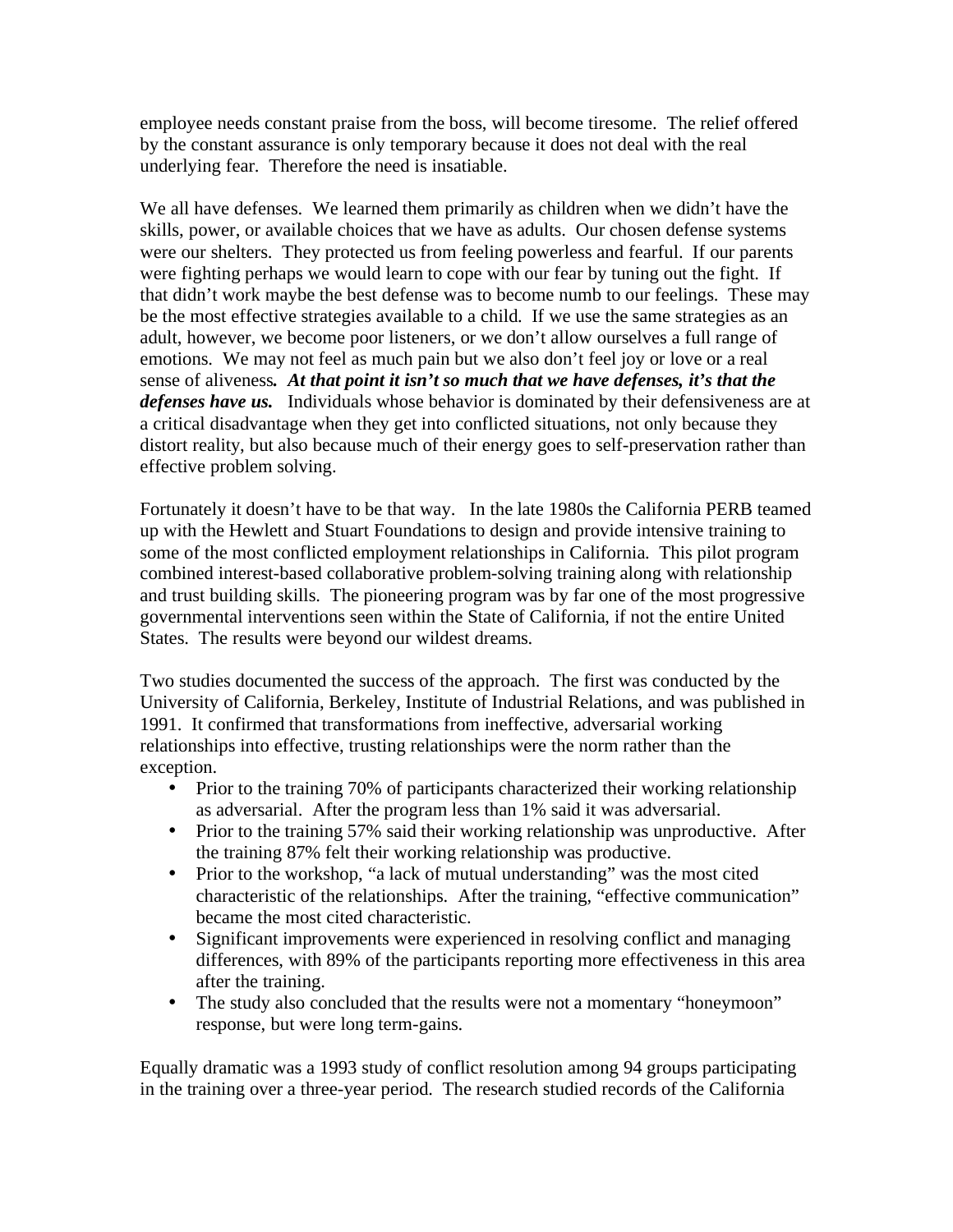PERB, which keeps track of labor-management disputes. **The research documented an 85% reduction in the rate of disputes among those having participated in the training three years earlier.** At the time of the study we were able to document a direct savings to the State, for just the first third of the groups trained, of approximately \$675,000 due to the reduced level of conflict.

Besides being on the faculty of this unique State pilot project, one of my assignments for several years was to do follow-up work with course participants. This often included work with the constituencies of the participants, or additional refresher training, or facilitation of disputes. As reflected by the two studies mentioned above, parties were remarkably able to sustain these skills over time. In following up with participants, however, I found more challenges keeping trusting, non-defensive relationships alive than I found keeping problem solving and negotiating skills fresh. That follow-up work led to a couple of changes. The first was to pump up the interpersonal skills part of the training. The second was to make the training available in non-labor-management settings to broaden its applicability.

The most effective way to supercharge the interpersonal skills part of the program was to incorporate FIRO Theory into the training mix. Created by Dr. Will Schutz to help the US Navy improve compatibility among battleship command teams, FIRO stands for Fundamental Interpersonal Relations Orientation. The theory states that everyone orients themselves in characteristic ways toward other people. The principal assessment instrument is the FIRO Element B (for Behavior). It is a substantially revised and updated version of the popular, but now obsolete, FIRO B instrument. The theory is used to help individuals increase their self-awareness, understand their behavior and how they interact with others, as well as how to be less defensive and more effective in conflicted situations.

This underlying concentration on self-awareness is the key to reducing defensiveness in conflict. A study conducted by Mayte Barba, a doctoral candidate at University Iberoamericana in Mexico City, documented the impact of the increased focus upon selfawareness. The study involved participants over a six-year period from nine different countries. Participants reflected a 49.5% increase in effectiveness at reducing their defensive behavior in conflict. That accompanied a 44.8% increased effectiveness at getting their interests met in conflicted situations. Thus the implications of reducing defensiveness for businesses or community groups, as well as individual interpersonal relationships are enormous. Increasing self-awareness is one of the most cost-effective ways for an organization or company to reduce its "Defense" budget.

Defensiveness is an unconscious response to our fears. Defenses are difficult to change, in part, because we are not conscious that our behavior is really a defensive maneuver. Therefore, the first and most important step to reduce defensiveness is to become aware of when you get defensive. We all exhibit telltale signs of our defensiveness, and usually we are the last ones in the room to become aware that we are acting defensively. Some of us seem angry when we are defensive. Others withdraw and get quiet, or passive aggressive, or start blaming. My personal favorite is to get confused. When I am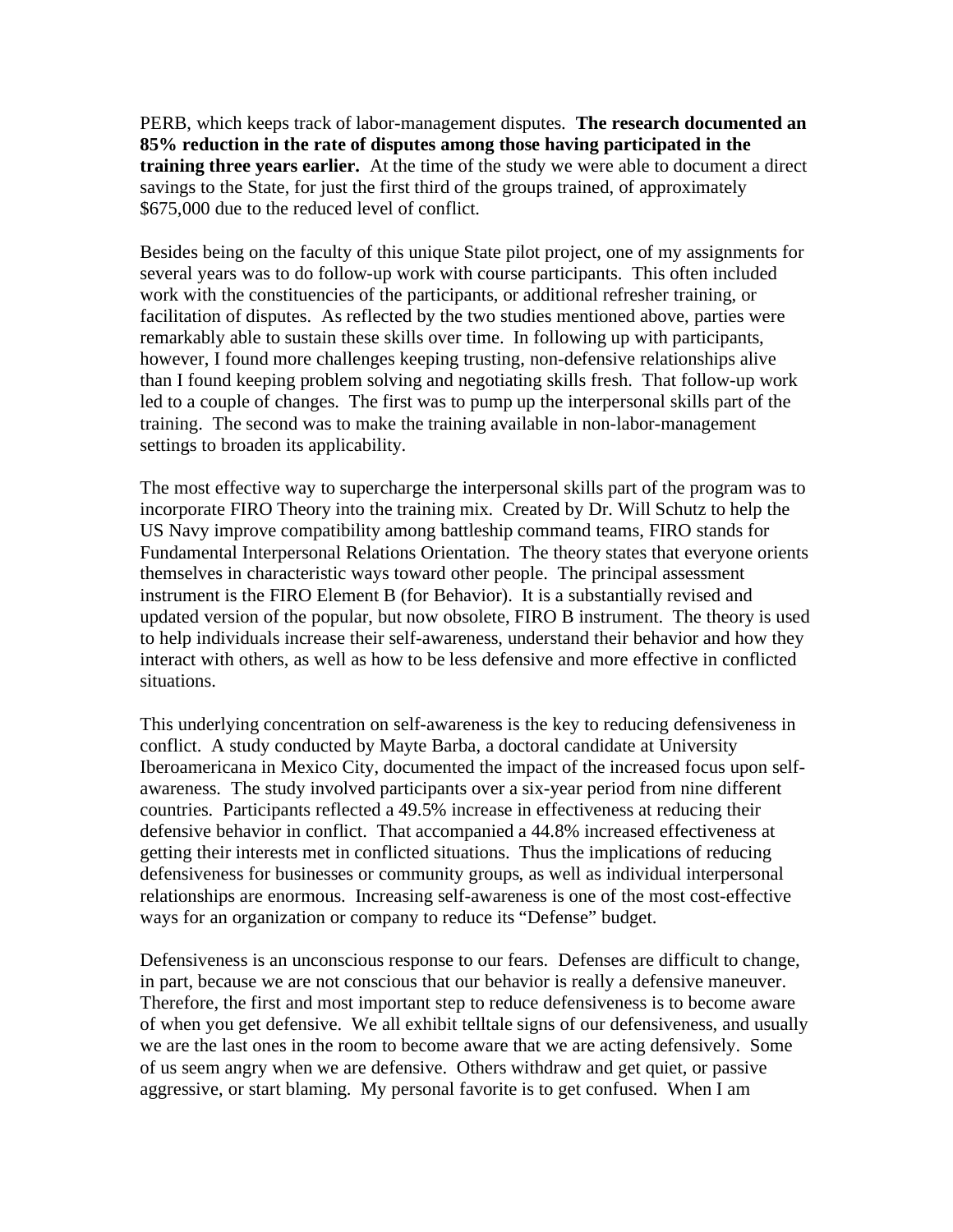receiving feedback I don't want to deal with, I notice my tendency to be the only one in the room that doesn't understand the feedback.

The easiest way to discover how you behave when you get defensive is to ask your spouse, colleagues or children, and then try not to get defensive about what they tell you. Another way is to start paying attention to how you behave when you become fearful. Look for patterns. When people have questioned whether you were getting defensive, did you tend to withdraw or did you become an attack dog? Look for signs that you act differently when you're anxious, compared to when you are relaxed and feeling safe. My colleagues have developed a good natured list of about 35 different signs of defensive behavior that I would be happy to send to any requesting it.

Once you become aware of how you exhibit your defensiveness you can turn that knowledge into an early warning system. If I have enough self-awareness to know that I tend to get confused (or angry, or quiet and withdrawn, etc.) when I get defensive, I can take notice when I find myself behaving that way. I can then ask myself "Is it possible that I am getting defensive?" I can turn what used to be a liability into an ally, because if I recognize that I am getting defensive, I can do something about it.

Approaching your own defensiveness with a little compassion and a curious mind will head you in the right direction. One of the least effective things you can do when you notice you are feeling defensive is to beat yourself up about it. Better an attitude of "I seem to be getting defensive, I wonder what that's about" which could allow you to conduct some emotional archeology of your underlying fear without judgment.

Besides trying to root out the underlying fear, you can take some more immediate steps that we have found to be particularly helpful:

- **First, take responsibility for your defensive behavior**. Recognize that you do, in fact, have a choice about how you will behave. Acknowledging to yourself, if not to others, that you are becoming defensive starts the process of bringing the unconscious to consciousness. When I recognize that I am becoming defensive, I find it helpful to say something like "I notice I'm feeling a little defensive and I don't listen as well when I get defensive. I really want to understand what you are telling me so could you start again from the beginning?" Simply taking responsibility for my defensiveness by acknowledging it helps me stay more centered in conflict. You don't have to get defensive just because you are feeling fearful, and acknowledging the fear is a good first step. Acknowledging your own defensiveness can also disarm the other party to the conflict. More often than not I've seen other parties react with a greater willingness to slow down and be helpful rather than become defensive themselves.
- **Slow down!** Take a breath, take a break, take a walk. Excuse yourself to go to the bathroom and just be alone for a minute. Slow your breathing to let your body relax and calm any frantic adrenalin rush.
- **Confront any negative self-talk**. Notice how you are talking to yourself. We often have a fearful critic tucked away in the back of our mind saying things like " I can't handle this, I'll make a fool of myself, I'm going to ruin this, etc., etc."